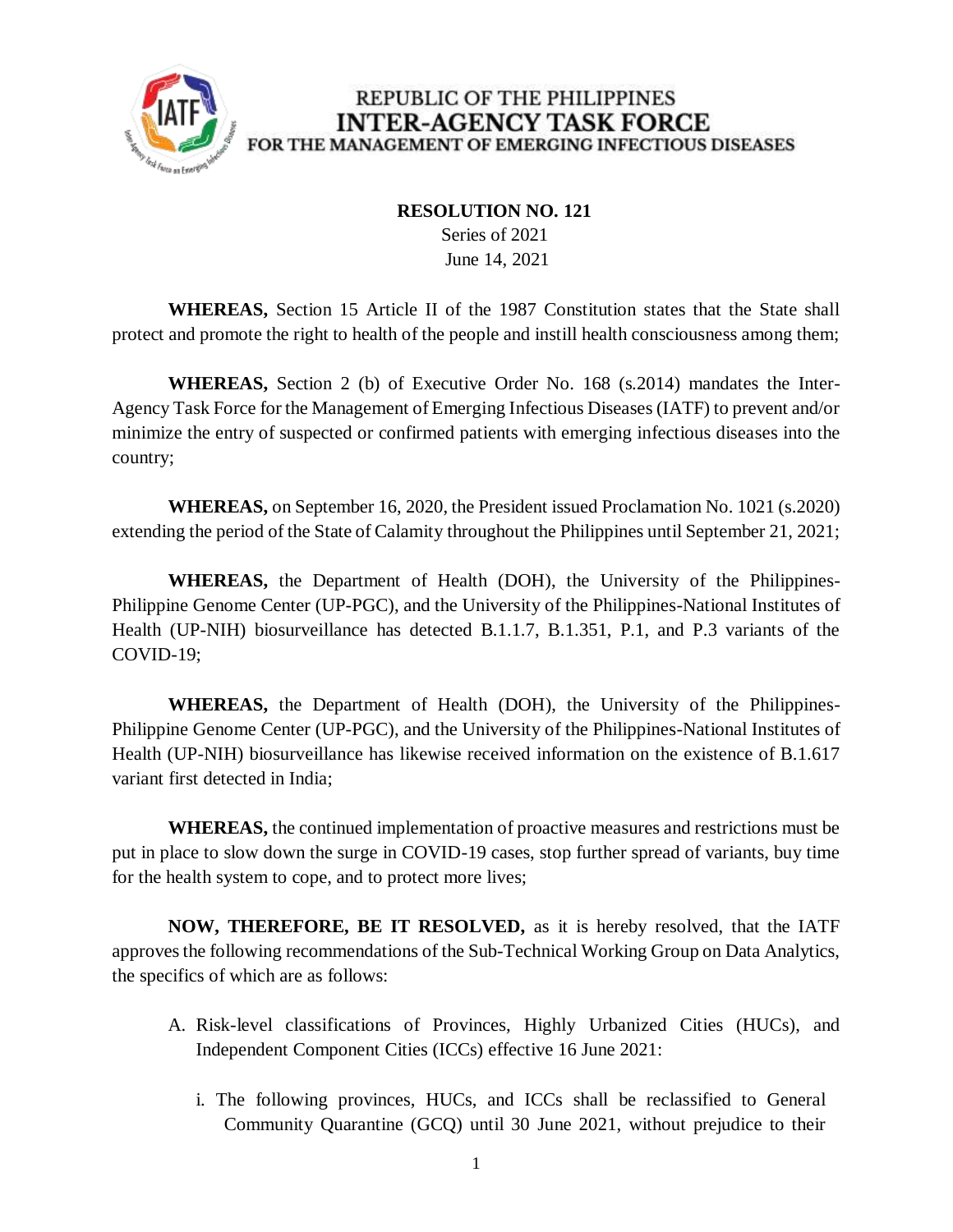

reclassification as may be warranted and the declaration of localized Enhanced Community Quarantine in critical areas:

- a. Benguet;
- b. For Mindanao:
	- 1. Davao del Norte;
	- 2. Region XII: Sultan Kudarat, Sarangani, Cotabato, and South Cotabato.
- ii. The following provinces, HUCs, and ICCs shall be reclassified to Modified Enhanced Community Quarantine (MECQ) until 30 June 2021, without prejudice to their reclassification as may be warranted and the declaration of localized Enhanced Community Quarantine in critical areas:
	- a. For Luzon:
		- 1. Bataan;
		- 2. Lucena City; and
		- 3. Naga City
	- b. For Visayas:
		- 1. Iloilo; and
		- 2. Negros Oriental
	- c. For Mindanao:
		- 1. Region XIII (Caraga): Dinagat Islands and Surigao del Sur.
- iii. The classification of all other provinces, HUCs, and ICCs not affected by the foregoing shall retain their respective risk level classifications until 30 June 2021;
- iv. Laguna, Cavite, and Rizal shall remain under General Community Quarantine with the the observance and implementation of the following heightened restrictions until 30 June 2021, during which the following rules shall apply:
	- a. Food preparation establishments such as commissaries, restaurants, and eateries may operate with their indoor dine-in services at the venue or seating capacity of twenty percent (20%), and with their *al fresco* or outdoor dine-in services at the venue or seating capacity of fifty percent (50%).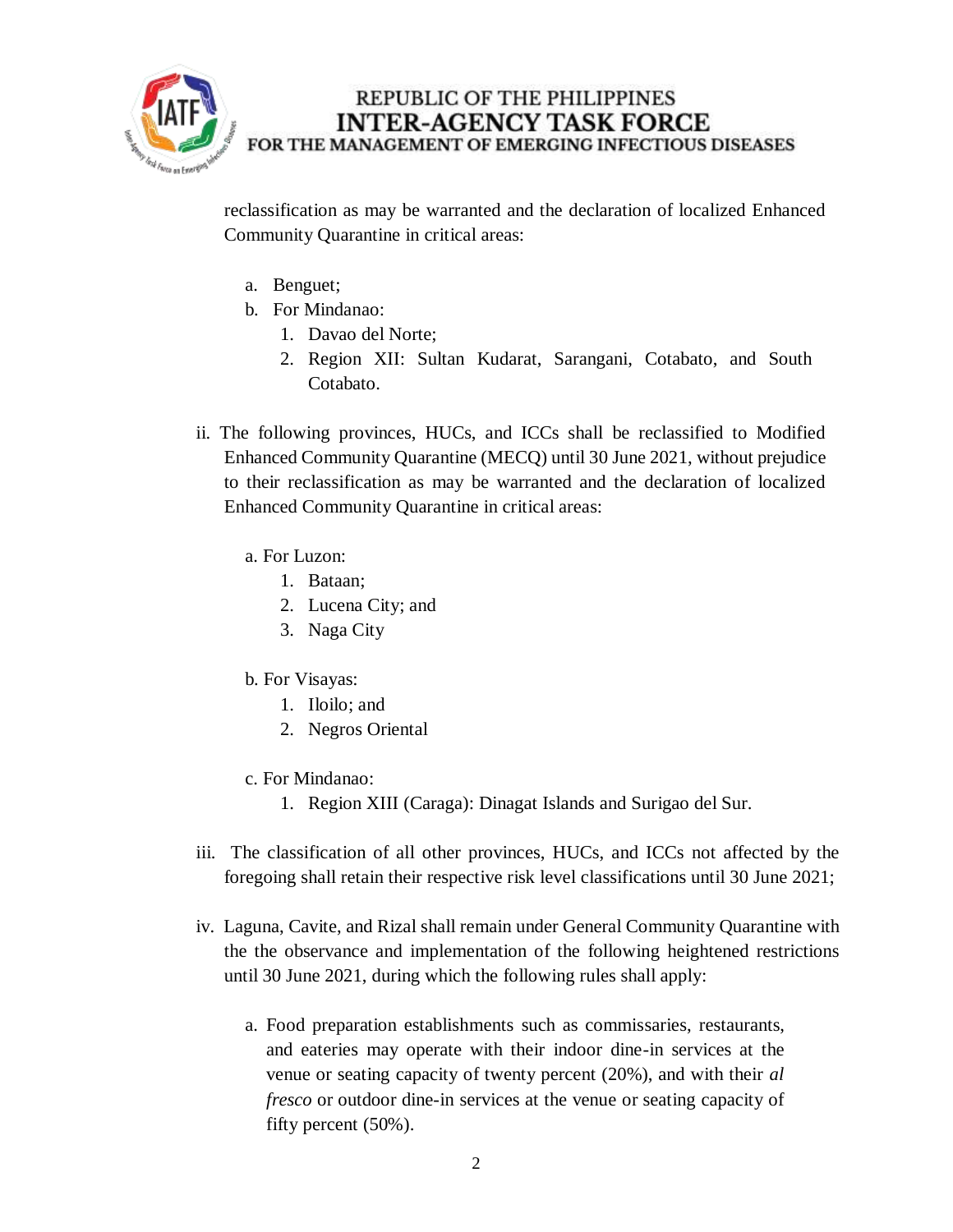

- b. Personal care services, such as beauty salons, beauty parlors, barbershops, and nail spas, may operate up to thirty percent (30%) venue or seating capacity. For this purpose, these establishments shall only provide services that can accommodate the wearing of face masks at all times by patrons/clients and service providers.
- c. Meetings, Incentives, Conventions, and Exhibitions (MICE) events in eligible venue establishments shall not be allowed to operate;
- d. Outdoor tourist attractions shall remain to be allowed at thirty percent (30%) venue capacity with strict adherence to minimum public health standards;
- e. Under the Safety Seal Certification Program, business establishments awarded Safety Seal Certifications shall be allowed to operate at an additional 10 percentage points beyond the prescribed on-site capacity or venue/seating capacity, whichever is applicable;
- f. Indoor sports courts and venues and indoor tourist attractions shall not be allowed to operate;
- g. Specialized markets of the DOT such as *Staycations* without age restrictions shall remain to be allowed at such capacities, protocols and restrictions as may be imposed by the DOT;
- h. Interzonal travel shall be allowed subject to restrictions of the local government unit of destination. Point-to-Point travel to areas under General Community Quarantine and Modified General Community Quarantine shall be allowed without age restrictions subject to an RT-PCR test-before-travel requirement for those below eighteen years old (18) and above sixty-five (65), and other protocols and restrictions as may be imposed by the DOT and the Local Government Unit of destination;
- i. Religious gatherings shall be allowed up to ten percent (10%) of the venue capacity. Provided that, there is no objection from the local government unit where the religious gathering may take place.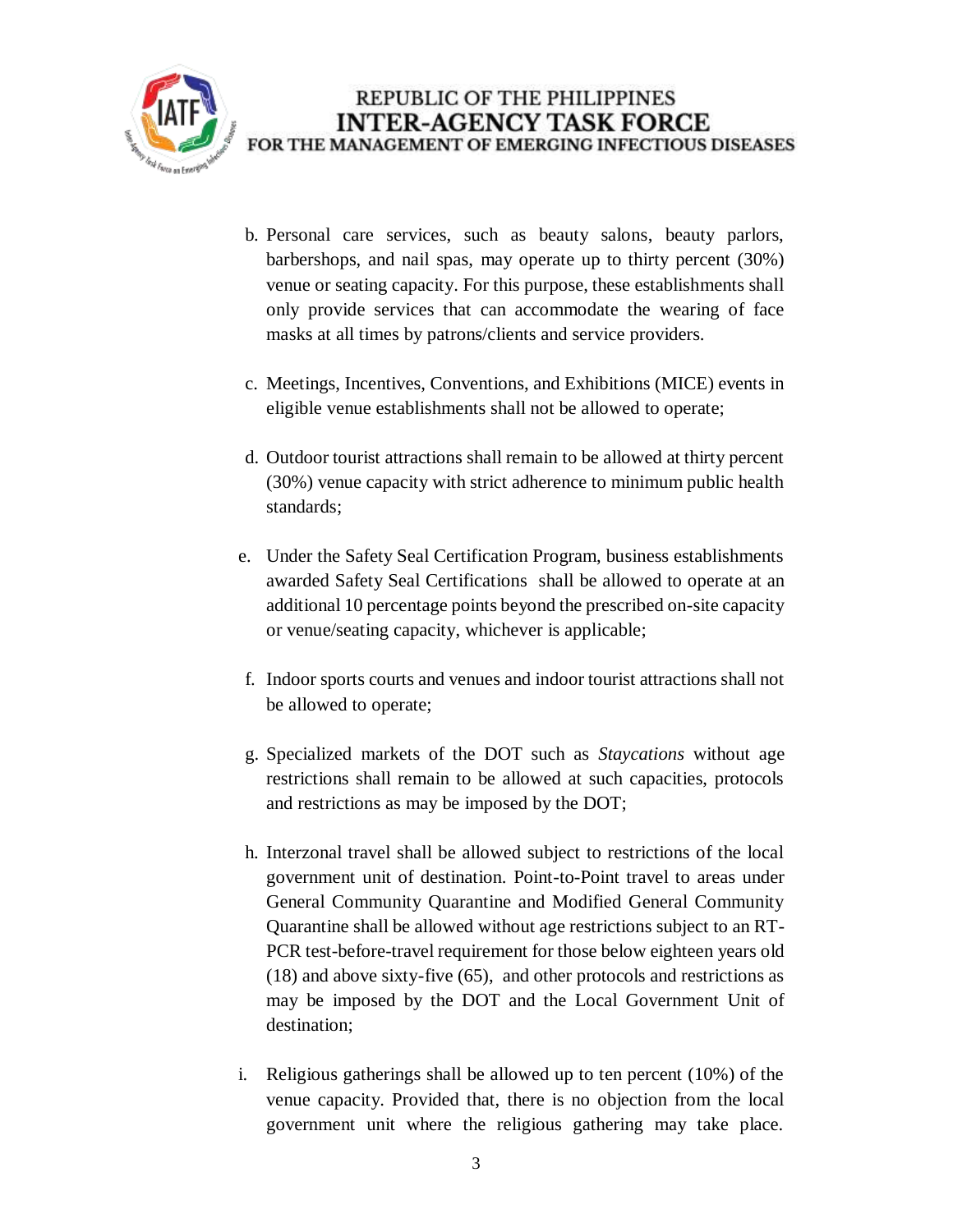

Provided, further, that the LGU may increase the allowable venue capacity up to thirty percent (30%). The religious denominations should strictly observe their submitted protocols and the minimum public health standards.

Gatherings for necrological services, wakes, inurnment, funerals for those who died of causes other than COVID-19 shall be allowed, provided that the same shall be limited to immediate family members, upon satisfactory proof of their relationship with the deceased and with full compliance with the prescribed minimum public health standards for the duration of the activity.

- j. Other provisions of the Omnibus Guidelines on the Implementation of Community Quarantine in the Philippines, as amended, not affected by the foregoing shall continue to be in effect including those on interzonal travel into and out of the aforementioned areas and the operation of public transportation. The use of active transportation shall likewise be promoted;
- v. The National Capital Region and Bulacan shall remain under General Community Quarantine with the observance and implementation of the following restrictions until 30 June 2021, during which the following rules shall apply:
	- a. Food preparation establishments such as commissaries, restaurants, and eateries may operate with their indoor dine-in services at the venue or seating capacity of forty percent (40%), and with their *al fresco* or outdoor dine-in services at the venue or seating capacity of fifty percent (50%).
	- b. Personal care services, such as beauty salons, beauty parlors, barbershops, and nail spas, may operate up to fifty percent (50%) venue or seating capacity. For this purpose, these establishments shall only provide services that can accommodate the wearing of face masks at all times by patrons/clients and service providers.
	- c. Meetings, Incentives, Conventions, and Exhibitions (MICE) events in eligible venue establishments shall continue to be allowed at thirty percent (30%) of venue capacity, while social events in the same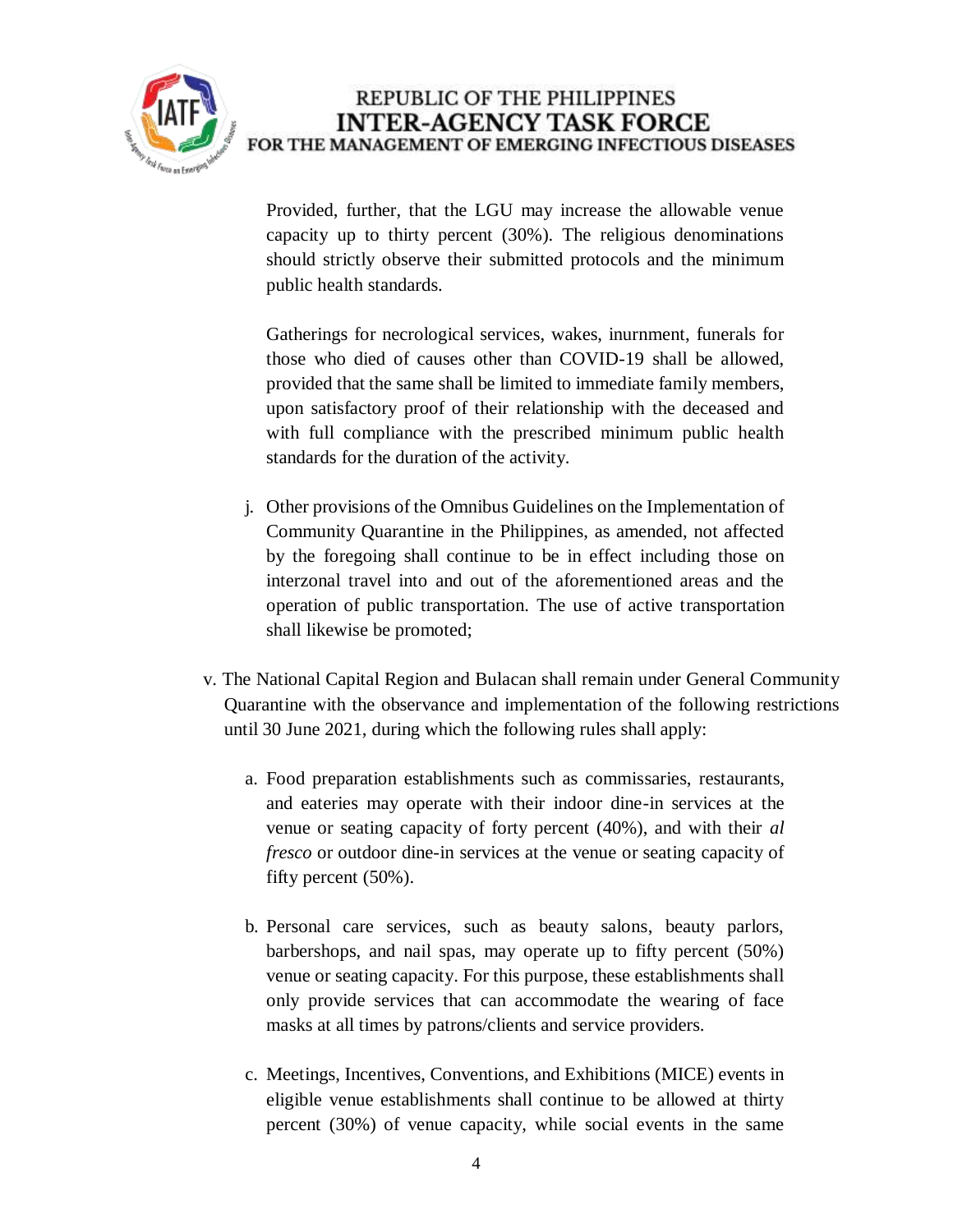

establishments shall be allowed up to ten percent (10%) of the venue capacity.

- d. Indoor tourist attractions, historical sites and museums as defined by the Department of Tourism (DOT) may operate at twenty percent (20%). Outdoor tourist attractions shall remain allowed at fifty percent (50%) with strict adherence to minimum public health standards;
- e. Gyms and Fitness Centers may operate at twenty percent (20%) venue capacity. Other indoor non-contact sports venues shall be allowed to operate at thirty percent (30%) of their venue capacity.
- f. Under the Safety Seal Certification Program, business establishments awarded Safety Seal Certifications shall be allowed to operate at an additional 10 percentage points beyond the prescribed on-site capacity or venue/seating capacity, whichever is applicable;
- g. Specialized markets of the Department of Tourism (DOT) such as *Staycations* without age restrictions shall remain to be allowed at such capacities, protocols and restrictions as may be imposed by the DOT;
- h. Point-to-Point travel to areas under General Community Quarantine and Modified General Community Quarantine shall be allowed without age restrictions subject to an RT-PCR test-before-travel requirement for those below eighteen years old (18) and above sixtyfive (65), and other protocols and restrictions as may be imposed by the DOT and the Local Government Unit of destination.
- i. Religious gatherings shall remain to be allowed up to thirty percent (30%) of the venue capacity, provided that there is no objection from the local government unit where the religious gathering may take place. Provided, further, that the LGUs may increase the allowable venue capacity up to fifty percent (50%). The religious denominations should strictly observe their submitted protocols and the minimum public health standards.

 Gatherings for necrological services, wakes, inurnment, funerals for those who died of causes other than COVID-19 shall be allowed,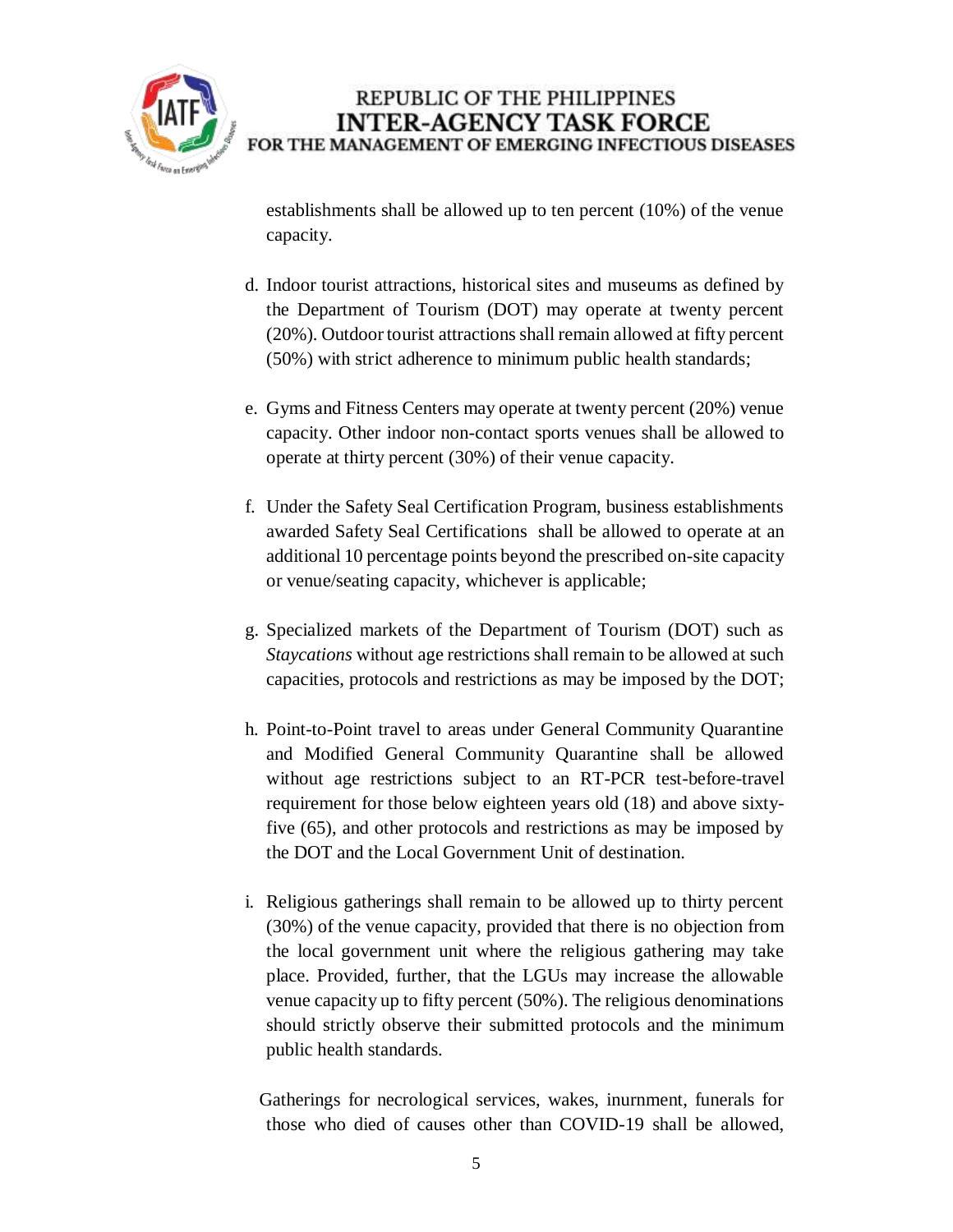

provided that the same shall be limited to immediate family members, upon satisfactory proof of their relationship with the deceased and with full compliance with the prescribed minimum public health standards for the duration of the activity; and

- j. Other provisions of the Omnibus Guidelines on the Implementation of Community Quarantine in the Philippines, as amended, not affected by the foregoing shall continue to be in effect in NCR and Bulacan including those on interzonal travel into and out of the aforementioned areas and the operation of public transportation. The use of active transportation shall likewise be promoted;
- vi. Directing the Regional IATF and Regional Task Forces of the following:
	- a. Intensifying the Prevent-Detect-Isolate-Treat-Reintegrate strategies in Region IV-A, as well as other areas experiencing COVID-19 surges, and ensuring prompt distribution of vaccines to Priority Groups A1-A3;
	- b. Continue augmenting health capacity. Possibly plan the next batch of modular hospitals in surge areas where available beds (especially Intensive Care Units beds) are low;
	- c. The implementation of localized community quarantine and the ramping up of the availability of identified quarantine facilities in priority/critical areas with community transmission, including in private and public establishments, with the concurrence of the RIATF;
	- d. Ensuring the availability of a digital contact-tracing application and its use in their respective local government units;
	- e. Strengthen monitoring and coordination to address increase in cases in regions identified to experience surges:
		- 1. Emphasis on reducing interval between detection and isolation;
		- 2. Granular lockdowns following standard protocols; and
		- 3. Utilize digital solutions and technologies to improve case detection and contact tracing
- B. Pursuant to the authority vested by the Office of the President, the travel restrictions imposed upon India, Pakistan, Bangladesh, Sri Lanka, Nepal, United Arab Emirates, and Oman is hereby extended until June 30, 2021.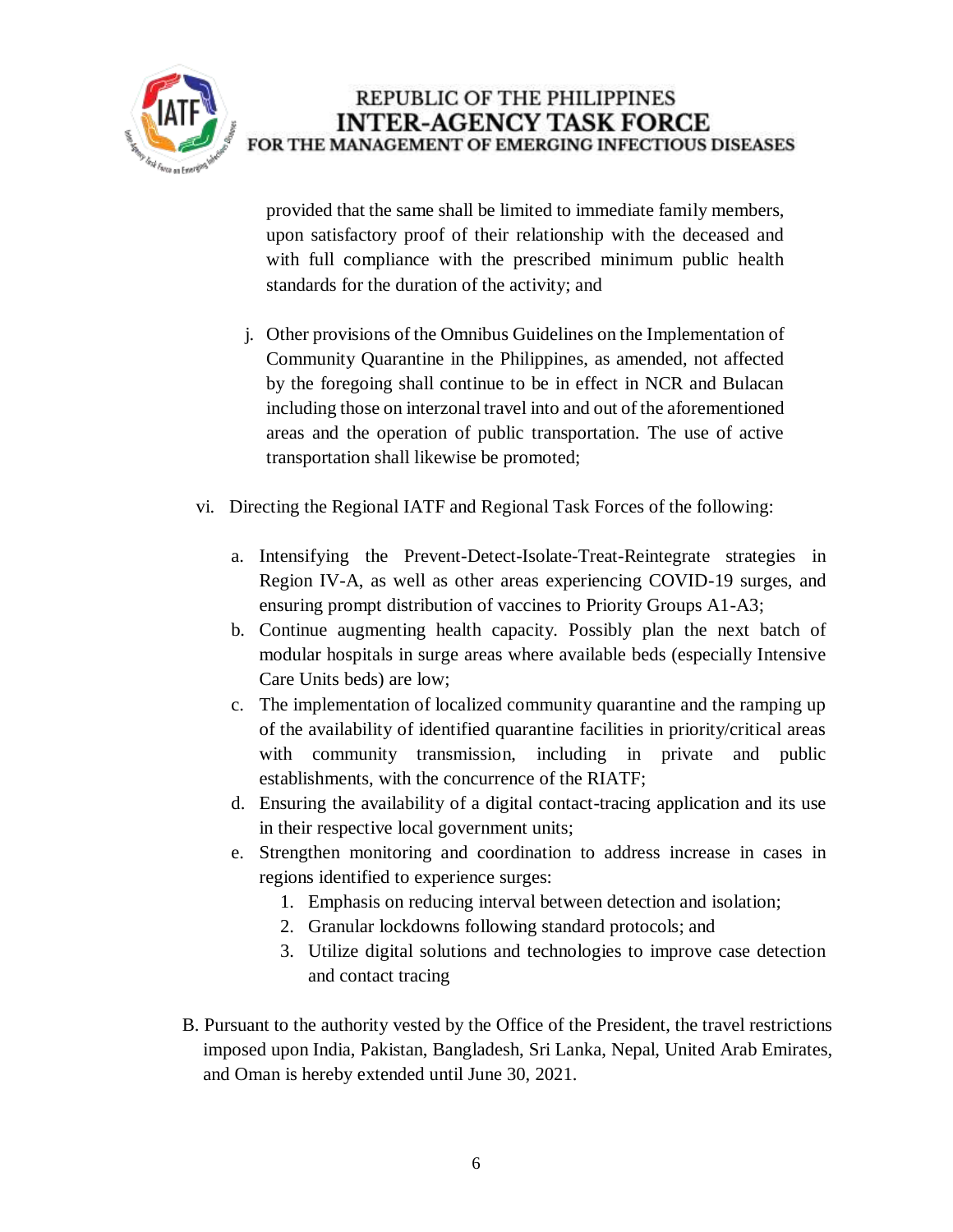

**RESOLVED FURTHER,** that the Chairperson and the Co-Chairperson shall be duly authorized to sign this Resolution for and on behalf of the Inter-Agency Task Force.

**APPROVED** during the 121st Inter-Agency Task Force Meeting, as reflected in the minutes of the meeting, held this June 14, 2021, via video conference**.**

**FRANCISCO T. DUQUE III** Secretary, Department of Health IATF Chairperson

**KARLO/ALEXEI B. NOGRALES** Secretary, Office of the Cabinet Secretariat IATF Co-Chairperson